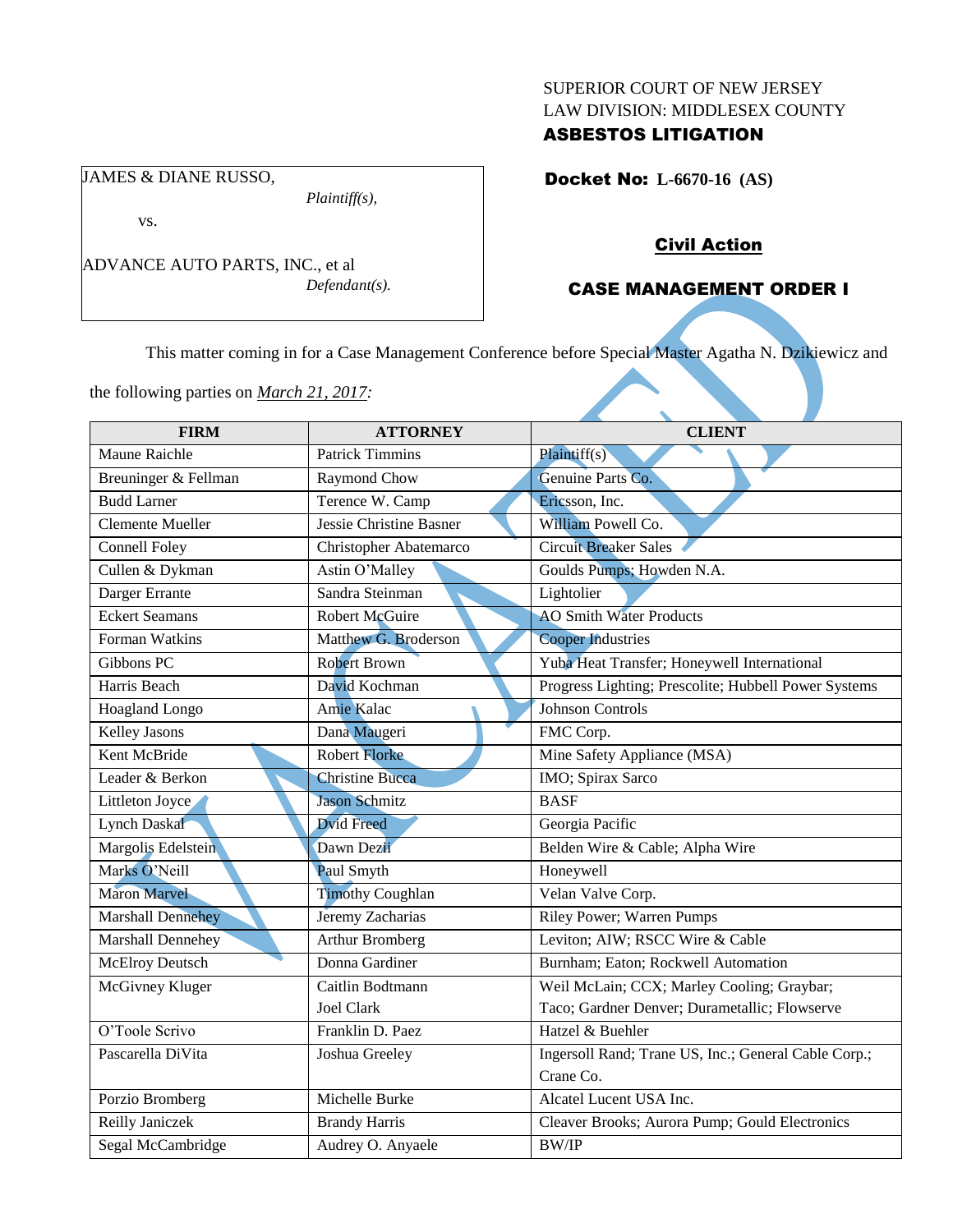| Tanenbaum Keale  | William T. Mietel    | Borg Warner; Bryant Electric; CBS Corp.; Foster<br>Wheeler |
|------------------|----------------------|------------------------------------------------------------|
|                  |                      |                                                            |
| Vasios Kelley    | Thomas J. Kelly, Jr. | Armstrong International                                    |
| Wilbraham Lawler | <b>Matthew Jones</b> | PSE&G Buffalo Pumps; Siemens, Advance Auto Parts           |

IT IS on this **22nd** day of **March, 2017**, *effective from the conference date;*

## ORDERED as follows:

Counsel receiving this Order through computerized electronic medium (E-Mail) shall be deemed by the court to have received a copy of the filed original court document. Any document served pursuant to this Order shall be deemed to be served by mail pursuant to *R*.1:5-2.

Defense counsel shall notify plaintiff's counsel within thirty (30) days of the date of this Order if their client was incorrectly named in the Complaint. Counsel may be barred from raising this defense at a later time for failure to comply.

### **DISCOVERY**

| April 7, 2017                           | Defendants shall serve answers to standard interrogatories by this date.                                                                                                                                    |  |  |
|-----------------------------------------|-------------------------------------------------------------------------------------------------------------------------------------------------------------------------------------------------------------|--|--|
| May 12, 2017                            | Plaintiff shall propound supplemental interrogatories and document requests by this date.                                                                                                                   |  |  |
| June 12, 2017                           | Defendants shall serve answers to supplemental interrogatories and document requests by this<br>date.                                                                                                       |  |  |
| May 12, 2017                            | Defendants shall propound supplemental interrogatories and document requests by this date.                                                                                                                  |  |  |
| June 12, 2017                           | Plaintiff shall serve answers to supplemental interrogatories and document requests by this<br>date.                                                                                                        |  |  |
| July 31, 2017                           | Fact discovery, including depositions, shall be completed by this date. Plaintiff's counsel shall<br>contact the Special Master within one week of this deadline if all fact discovery is not<br>completed. |  |  |
| July 31, 2017                           | Depositions of corporate representatives shall be completed by this date.                                                                                                                                   |  |  |
| <b>EARLY SETTLEMENT</b>                 |                                                                                                                                                                                                             |  |  |
| October 13, 2017                        | Settlement demands shall be served on all counsel and the Special Master by this date.                                                                                                                      |  |  |
| <b>SUMMARY JUDGMENT MOTION PRACTICE</b> |                                                                                                                                                                                                             |  |  |
| August 18, 2017                         | Plaintiff's counsel shall advise, in writing, of intent not to oppose motions by this date.                                                                                                                 |  |  |
| September 1, 2017                       | Summary judgment motions shall be filed no later than this date.                                                                                                                                            |  |  |

 $\_$  ,  $\_$  ,  $\_$  ,  $\_$  ,  $\_$  ,  $\_$  ,  $\_$  ,  $\_$  ,  $\_$  ,  $\_$  ,  $\_$  ,  $\_$  ,  $\_$  ,  $\_$  ,  $\_$  ,  $\_$  ,  $\_$  ,  $\_$  ,  $\_$  ,  $\_$  ,  $\_$  ,  $\_$  ,  $\_$  ,  $\_$  ,  $\_$  ,  $\_$  ,  $\_$  ,  $\_$  ,  $\_$  ,  $\_$  ,  $\_$  ,  $\_$  ,  $\_$  ,  $\_$  ,  $\_$  ,  $\_$  ,  $\_$  ,

September 29, 2017 Last return date for summary judgment motions.